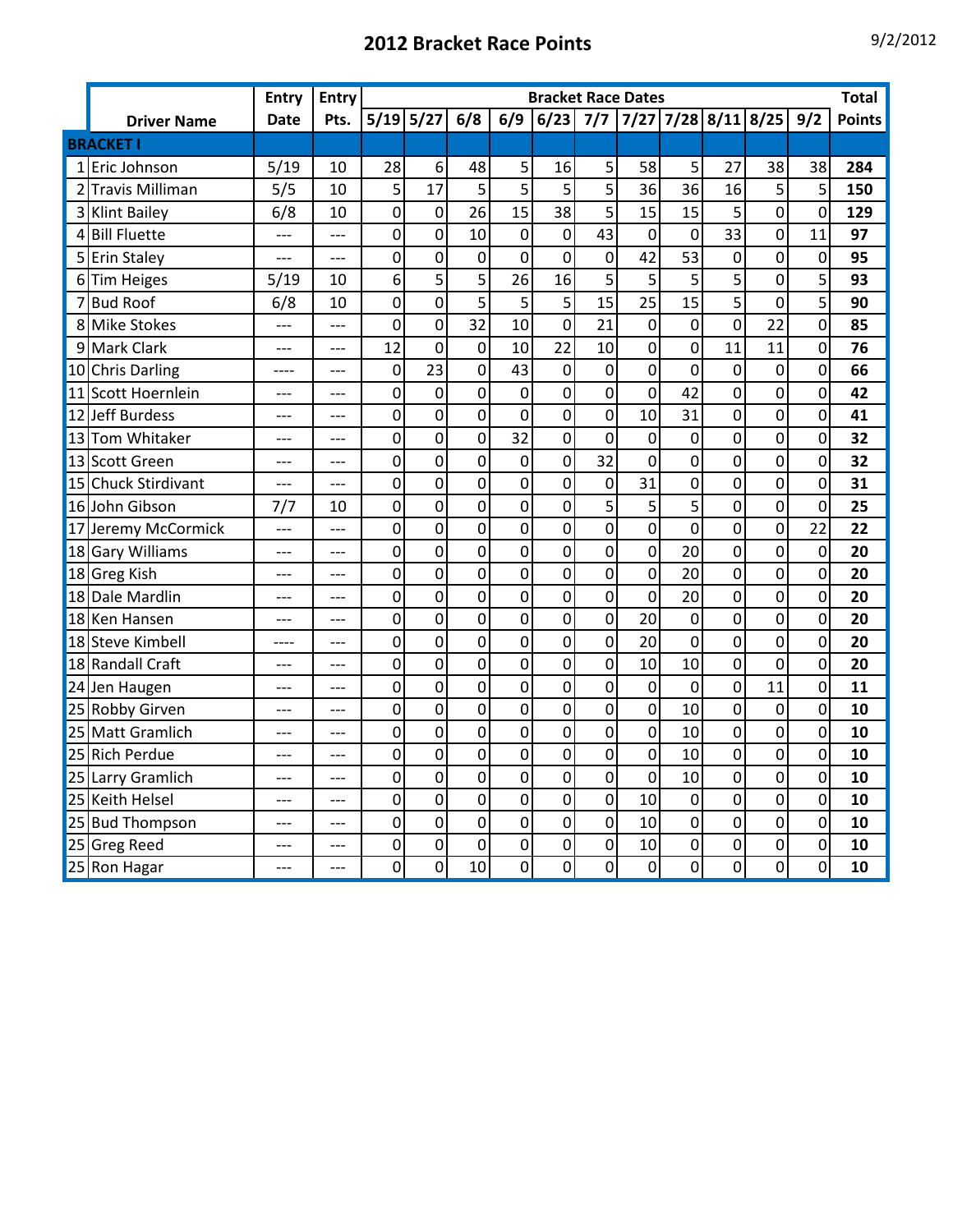|                     | <b>Entry</b> | Entry |                |               |                |             |                |    | <b>Bracket Race Dates</b> |          |    |    |          | Total         |
|---------------------|--------------|-------|----------------|---------------|----------------|-------------|----------------|----|---------------------------|----------|----|----|----------|---------------|
| <b>Driver Name</b>  | Date         | Pts.  |                | $5/19$ $5/27$ | 6/8            | 6/9         | $6/23$ 7/7     |    | 7/27   7/28   8/11   8/25 |          |    |    | 9/2      | <b>Points</b> |
| <b>JUNIORS</b>      |              |       |                |               |                |             |                |    |                           |          |    |    |          |               |
| 1 Drew Buozis       | n/a          | n/a   | 23             | 23            | 23             | 13          | 1              |    | 0                         | 0        | 0  | 0  | $\Omega$ | 84            |
| 2 Nathan Lane       | n/a          | n/a   | 12             | 12            | $\Omega$       | 1           | 12             | 0  | 11                        | 0        | C  | 12 | $\Omega$ | 62            |
| 3 Madisyn McCormick | n/a          | n/a   | $\overline{0}$ | 0             | $\Omega$       | $\Omega$    | 23             | 0  | $\Omega$                  | 0        | 0  | 23 | 13       | 59            |
| 4 Cheyenne Douglas  | n/a          | n/a   |                |               | 12             | 2           | $\Omega$       | 23 | 0                         | 0        | 13 |    |          | 55            |
| 5 Lane Ledford      | n/a          | n/a   | $\overline{0}$ | 0             | $\Omega$       | $\Omega$    | 01             | 0  | 33                        | 0        | 0  | 0  | 0        | 33            |
| 5 Jared Ledford     | n/a          | n/a   | 0              | 0             | $\Omega$       | $\Omega$    | 01             | 0  | 22                        | 11       | O  | O  | O        | 33            |
| 5 Austin Williams   | n/a          | n/a   | 0              | 0             | $\Omega$       | $\Omega$    | $\Omega$       | 0  | 0                         | 33       |    |    | 0        | 33            |
| 8 Alex Brandow      | n/a          | n/a   | 0              | 0             | $\Omega$       | $\mathbf 0$ | $\Omega$       | 0  | $\mathbf{0}$              | 22       | 0  | 0  | $\Omega$ | 22            |
| 9 Joey Kott         | n/a          | n/a   | 0              | 0             | $\Omega$       | $\Omega$    | $\Omega$       | 12 | $\Omega$                  | 0        |    |    |          | 13            |
| 10Emma Helsel       | n/a          | n/a   | 0              | 0             | $\Omega$       | $\Omega$    | $\Omega$       | 0  | 11                        | $\Omega$ | 0  | 0  | $\Omega$ | 11            |
| 10 Hunter Alexander | n/a          | n/a   | 0              | 0             | $\overline{0}$ | $\mathbf 0$ | $\overline{0}$ | 0  | $\Omega$                  | 11       |    | 0  | 0        | 11            |
| 12 Hunter Acha      | n/a          | n/a   | $\overline{0}$ | 0             | $\mathbf 1$    | $\Omega$    | 0              | 0  | $\Omega$                  | $\Omega$ | 0  |    |          |               |

|                |                     | <b>Entry</b> | <b>Entry</b> |             | <b>Bracket Race Dates</b> |                 |                |                |                |                  |             |                |                         |                |               |
|----------------|---------------------|--------------|--------------|-------------|---------------------------|-----------------|----------------|----------------|----------------|------------------|-------------|----------------|-------------------------|----------------|---------------|
|                | <b>Driver Name</b>  | <b>Date</b>  | Pts.         | $5/19$ 5/27 |                           | 6/8             | 6/9            | 6/23           |                |                  |             |                | 7/7 7/27 7/28 8/11 8/25 | 9/2            | <b>Points</b> |
|                | <b>PRO TROPHY</b>   |              |              |             |                           |                 |                |                |                |                  |             |                |                         |                |               |
| $1\vert$       | <b>Gary Rank II</b> | 5/19         | 10           | 5           | 0                         | 37              | 37             | 5              | 27             | 48               | 5           | 5              | 37                      | 26             | 242           |
| $\overline{2}$ | <b>Ed Peffer</b>    | ---          | $---$        | 33          | 32                        | $\mathbf 0$     | 43             | 11             | 11             | 0                | 21          | 43             | 43                      | 0              | 237           |
| $\overline{3}$ | Dennis Gilman       | 5/19         | 10           | 27          | 5                         | 5               | 26             | 5              | 5              | 5                | 15          | 15             | 26                      | 15             | 159           |
| 4              | Jason Watt          | 5/19         | 10           | 5           | 5                         | 15              | 15             | 5              | 5              | 37               | 5           | 15             | 5                       | 5              | 127           |
|                | 5 Dean Spaulding    | 6/8          | 10           | 0           | $\mathbf 0$               | 48              | 5              | $\overline{0}$ | 0              | 5                | 15          | 5              | 5                       | $\overline{0}$ | 93            |
|                | 6 Mark MacPherson   | 5/19         | 10           | 5           | $\overline{0}$            | 15              | 15             | 5              | 5              | 5                | 5           | 0              | 5                       | 15             | 85            |
|                | <b>Kent Stevens</b> | 7/7          | 5            | 0           | $\overline{0}$            | 0               | 21             | 0              | 38             | 5                | 5           | 0              | 0                       | $\mathbf 0$    | 74            |
| 8              | <b>Calvin Lutz</b>  | ---          | $---$        | 0           | 0                         | 0               | $\overline{0}$ | 0              | 0              | 21               | 43          | $\Omega$       | 0                       | 0              | 64            |
|                | 9 James Persinger   |              |              | 0           | 21                        | $\mathbf 0$     | 10             | $\overline{0}$ | 0              | $\mathbf 0$      | $\mathbf 0$ | 32             | $\mathbf 0$             | $\overline{0}$ | 63            |
|                | 10 Mark VanDermoon  | ---          | $---$        | 0           | 10                        | $\overline{21}$ | $\mathbf 0$    | 0              | $\overline{0}$ | 0                | 21          | $\overline{0}$ | 10                      | 0              | 62            |
|                | 11 Tony Thomas      | ---          | ---          | 0           | 0                         | $\mathbf 0$     | 0              | $\overline{0}$ | 0              | 10               | 32          | 0              | 0                       | 10             | 52            |
|                | 12 Jared Schlueter  | ---          | $---$        | 0           | 43                        | 0               | 0              | $\overline{0}$ | $\overline{0}$ | 0                | 0           | 0              | 0                       | 0              | 43            |
|                | 12 Toby Hamillton   | ---          | ---          | 11          | $\boldsymbol{0}$          | $\mathbf 0$     | 0              | 22             | 0              | $\mathbf 0$      | 0           | 10             | $\mathbf 0$             | $\mathbf 0$    | 43            |
|                | 12 Robby Girven     |              | ---          | 0           | 0                         | $\mathbf 0$     | $\overline{0}$ | 0              | $\overline{0}$ | $\mathbf 0$      | 0           | $\overline{0}$ | $\overline{0}$          | 43             | 43            |
|                | 15 Bill Cooper      | ---          | $---$        | 0           | 0                         | $\overline{0}$  | $\overline{0}$ | $\overline{0}$ | 0              | $\mathbf 0$      | 0           | 0              | 10                      | 32             | 42            |
|                | 16 Rick Thomas      | ---          | $---$        | 0           | 0                         | 0               | 0              | 33             | $\overline{0}$ | 0                | 0           | 0              | $\Omega$                | $\mathbf{0}$   | 33            |
|                | 17 Lester Ely       | ---          | ---          | 0           | 0                         | $\mathbf 0$     | 0              | 0              | 0              | $\mathbf 0$      | $\mathbf 0$ | 0              | $\mathbf 0$             | 21             | 21            |
| 17             | <b>Wood Racing</b>  | ---          | $---$        | 0           | 0                         | $\mathbf 0$     | 0              | 0              | 0              | 0                | 0           | 21             | 0                       | 0              | 21            |
|                | 19 John Creel       | $---$        | $---$        | 0           | 0                         | $\overline{0}$  | $\overline{0}$ | $\overline{0}$ | 11             | $\mathbf 0$      | 0           | 0              | $\mathbf 0$             | 0              | 11            |
| 19             | Dan Snyder          |              | ---          | 0           | $\overline{0}$            | 0               | 0              | 11             | 0              | 0                | 0           | 0              | 0                       | 0              | 11            |
|                | 21 Ron Geer         | ---          | ---          | 0           | 0                         | $\mathbf 0$     | 0              | $\mathbf 0$    | 0              | $\mathbf 0$      | 0           | 0              | 10                      | 0              | 10            |
| 21             | <b>Ron Girven</b>   |              | ---          | 0           | 0                         | $\mathbf 0$     | 0              | 0              | 0              | $\overline{0}$   | 10          | 0              | $\Omega$                | 0              | 10            |
| 21             | Todd Jobes          | ---          | $---$        | 0           | 0                         | 0               | 0              | 0              | 0              | 10               | $\mathbf 0$ | 0              | 0                       | 0              | 10            |
|                | 21 Corey Pickard    |              | ---          | $\mathbf 0$ | 10                        | 0               | 0              | 0              | $\mathbf 0$    | $\boldsymbol{0}$ | $\mathbf 0$ | 0              | $\mathbf 0$             | 0              | 10            |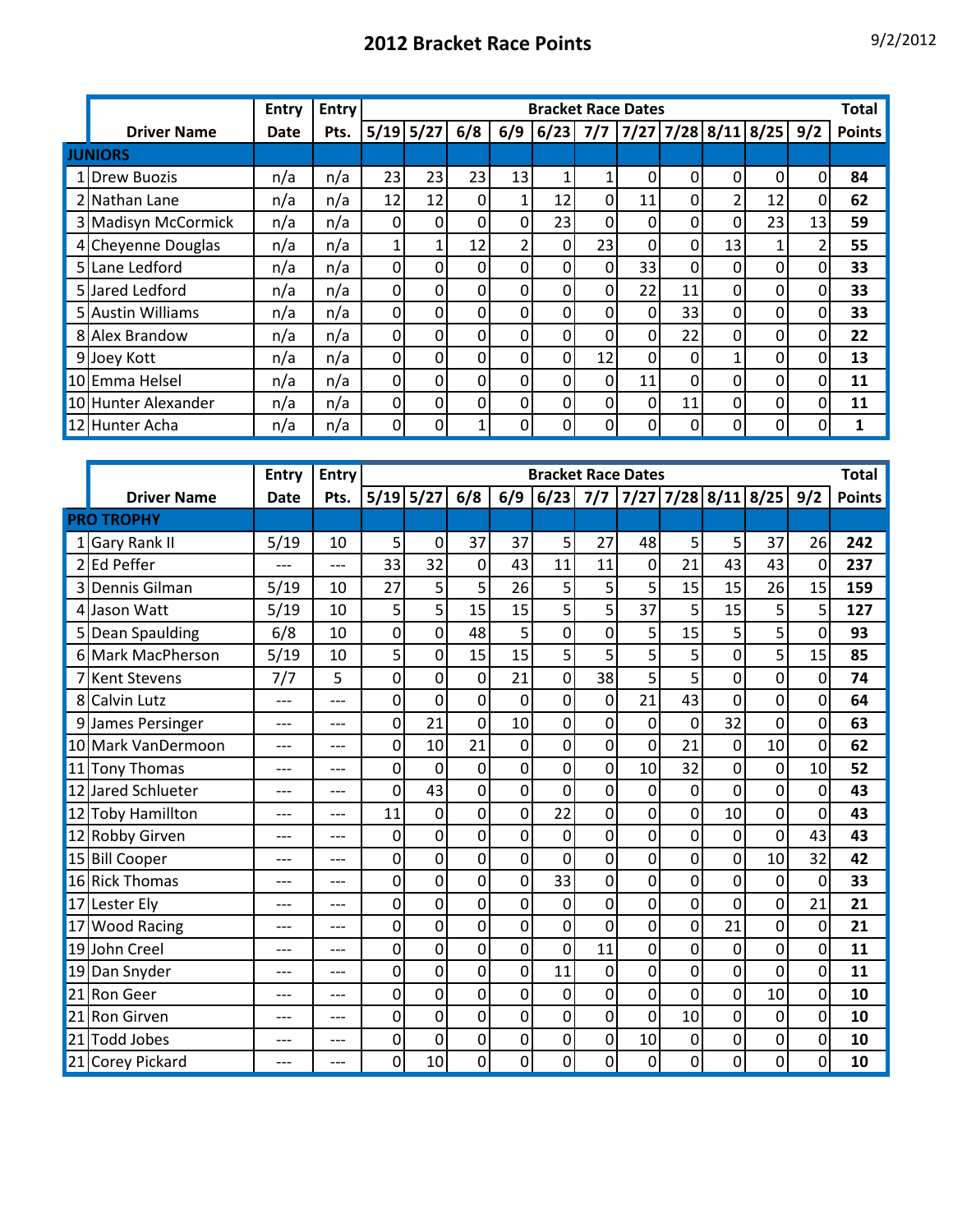|                |                      | <b>Entry</b> | <b>Entry</b> | <b>Bracket Race Dates</b> |                |                |                |                |                |                |                |                |                                           |                | <b>Total</b>  |
|----------------|----------------------|--------------|--------------|---------------------------|----------------|----------------|----------------|----------------|----------------|----------------|----------------|----------------|-------------------------------------------|----------------|---------------|
|                | <b>Driver Name</b>   | <b>Date</b>  | Pts.         |                           | $5/19$ $5/27$  | 6/8            | 6/9            | 6/23           |                |                |                |                | $7/7$   $7/27$   $7/28$   $8/11$   $8/25$ | 9/2            | <b>Points</b> |
|                | <b>STREET TROPHY</b> |              |              |                           |                |                |                |                |                |                |                |                |                                           |                |               |
| 1 <sup>1</sup> | <b>Jimmy Evans</b>   | 5/27         | 10           | 21                        | 37             | 5              | 37             | 5              | 27             | 37             | 15             | 15             | 5                                         | 26             | 240           |
|                | 2 Gary Bowman        | 7/7          | 5            | $\overline{0}$            | 10             | 0              | 43             | 43             | 16             | 5              | 15             | $\overline{0}$ | 48                                        | 37             | 222           |
|                | 3 Robert Knop        | 6/9          | 10           | 10                        | 0              | 33             | 15             | 26             | 38             | 5              | 37             | 5              | 15                                        | 5              | 199           |
|                | 4 Jim Evans          | 5/27         | 10           | $\mathbf 0$               | 48             | 5              | 26             | 5              | 5              | 5              | 26             | 15             | 26                                        | 26             | 197           |
|                | 5 Rhet Brewer        | 5/19         | 10           | 15                        | 5              | 27             | $\mathbf 0$    | 5              | 5              | 5              | 5              | $\mathbf 0$    | 5                                         | $\mathbf 0$    | 82            |
|                | 6 Bruce Douglas      | ---          | ---          | $\overline{0}$            | 0              | $\mathbf 0$    | 0              | $\overline{0}$ | 0              | 21             | 0              | 43             | $\overline{0}$                            | 10             | 74            |
|                | 7 Dan Snyder         | ---          | ---          | 0                         | 0              | 0              | 0              | $\mathbf 0$    | 0              | 43             | $\pmb{0}$      | 21             | 0                                         | $\mathbf 0$    | 64            |
|                | 7 Dustin Cesaro      | ---          | ---          | $\overline{0}$            | $\overline{0}$ | 0              | $\overline{0}$ | 32             | 0              | $\mathbf 0$    | 0              | 32             | 0                                         | $\mathbf 0$    | 64            |
|                | 9Joe Delgado         | ---          | ---          | 32                        | 21             | 0              | 0              | $\overline{0}$ | 0              | $\overline{0}$ | 0              | $\mathbf 0$    | $\overline{0}$                            | $\mathbf 0$    | 53            |
|                | 10 Troy Gale         | ---          | ---          | 43                        | 0              | 0              | 0              | 0              | 0              | $\overline{0}$ | 0              | $\Omega$       | 0                                         | $\mathbf 0$    | 43            |
|                | 10 Ted Green         |              | ---          | $\overline{0}$            | $\overline{0}$ | 0              | $\overline{0}$ | $\overline{0}$ | $\overline{0}$ | $\overline{0}$ | 43             | $\mathbf 0$    | $\mathbf 0$                               | $\mathbf 0$    | 43            |
|                | 10 James Persinger   | ---          | ---          | 0                         | 0              | 0              | 0              | 0              | 0              | $\overline{0}$ | 0              | 0              | 0                                         | 43             | 43            |
|                | 13 Lee Geer          |              |              | 0                         | 0              | 0              | 0              | $\overline{0}$ | 0              | $\Omega$       | 0              | 0              | 32                                        | $\mathbf 0$    | 32            |
|                | 14 Melvin Cebula     | 7/6          | 5            | 0                         | 0              | 0              | $\overline{0}$ | $\mathbf 0$    | 5              | 0              | 5              | 5              | 5                                         | $\mathbf 0$    | 25            |
|                | 15 Josh Teall        | ---          | ---          | $\overline{0}$            | $\overline{0}$ | $\overline{0}$ | $\overline{0}$ | $\overline{0}$ | $\overline{0}$ | O              | 21             | $\overline{0}$ | $\overline{0}$                            | $\overline{0}$ | 21            |
|                | 16 Josh Cebula       | $---$        | $---$        | 0                         | 10             | 0              | 0              | 10             | 0              | 0              | 0              | 0              | 0                                         | $\overline{0}$ | 20            |
|                | 16 Pete Pnacek       | ---          | ---          | 0                         | 0              | 0              | $\mathbf{0}$   | $\mathbf 0$    | 0              | 0              | $\overline{0}$ | $\mathbf 0$    | 10                                        | 10             | 20            |
|                | 16 Devon Nelson      | ---          |              | 0                         | $\overline{0}$ | $\overline{0}$ | $\mathbf 0$    | $\mathbf 0$    | $\overline{0}$ | 10             | 0              | $\overline{0}$ | $\overline{0}$                            | 10             | 20            |
|                | 19 Ben Wenzel Jr     | ---          |              | 0                         | 0              | 0              | 0              | $\overline{0}$ | 11             | $\overline{0}$ | 0              | 0              | $\overline{0}$                            | 0              | 11            |
|                | 19 Ryan Rowley       | ---          |              | 0                         | $\mathbf 0$    | 11             | $\mathbf 0$    | $\mathbf 0$    | $\mathbf 0$    | $\mathbf 0$    | 0              | $\mathbf 0$    | $\mathbf 0$                               | $\mathbf 0$    | 11            |
|                | 21 Mary Jo Miller    | ---          | ---          | 0                         | $\mathbf 0$    | $\mathbf 0$    | $\overline{0}$ | $\mathbf 0$    | 0              | $\mathbf 0$    | $\overline{0}$ | $\mathbf 0$    | 10                                        | $\overline{0}$ | 10            |
|                | 21 Austin St. Denis  | $---$        | ---          | 0                         | 0              | 0              | $\overline{0}$ | $\overline{0}$ | 0              | 0              | 10             | $\mathbf 0$    | $\overline{0}$                            | $\overline{0}$ | 10            |
|                | 21 Rose Mayfield     | ---          | ---          | 0                         | 0              | 0              | $\mathbf{0}$   | $\mathbf 0$    | 0              | 10             | 0              | 0              | 0                                         | $\mathbf 0$    | 10            |
|                | 21 Richard Coombs    | ---          | ---          | 0                         | 0              | $\overline{0}$ | $\overline{0}$ | $\overline{0}$ | 0              | $\mathbf 0$    | 0              | 10             | $\mathbf 0$                               | $\mathbf 0$    | 10            |
|                | 21 Ryan Cebula       | ---          | ---          | 0                         | 0              | 0              | 0              | 10             | 0              | $\overline{0}$ | 0              | $\Omega$       | 0                                         | $\mathbf 0$    | 10            |
|                | 21 Joe Smith III     |              |              | 0                         | 0              | 0              | 10             | $\mathbf 0$    | 0              | $\overline{0}$ | 0              | 0              | 0                                         | 0              | 10            |
|                | 21 Eric Cobb         | 6/9          | 10           | 0                         | 0              | 0              | $\mathbf 0$    | $\overline{0}$ | $\mathbf 0$    | $\mathbf 0$    | 0              | $\mathbf 0$    | 0                                         | $\mathbf 0$    | 10            |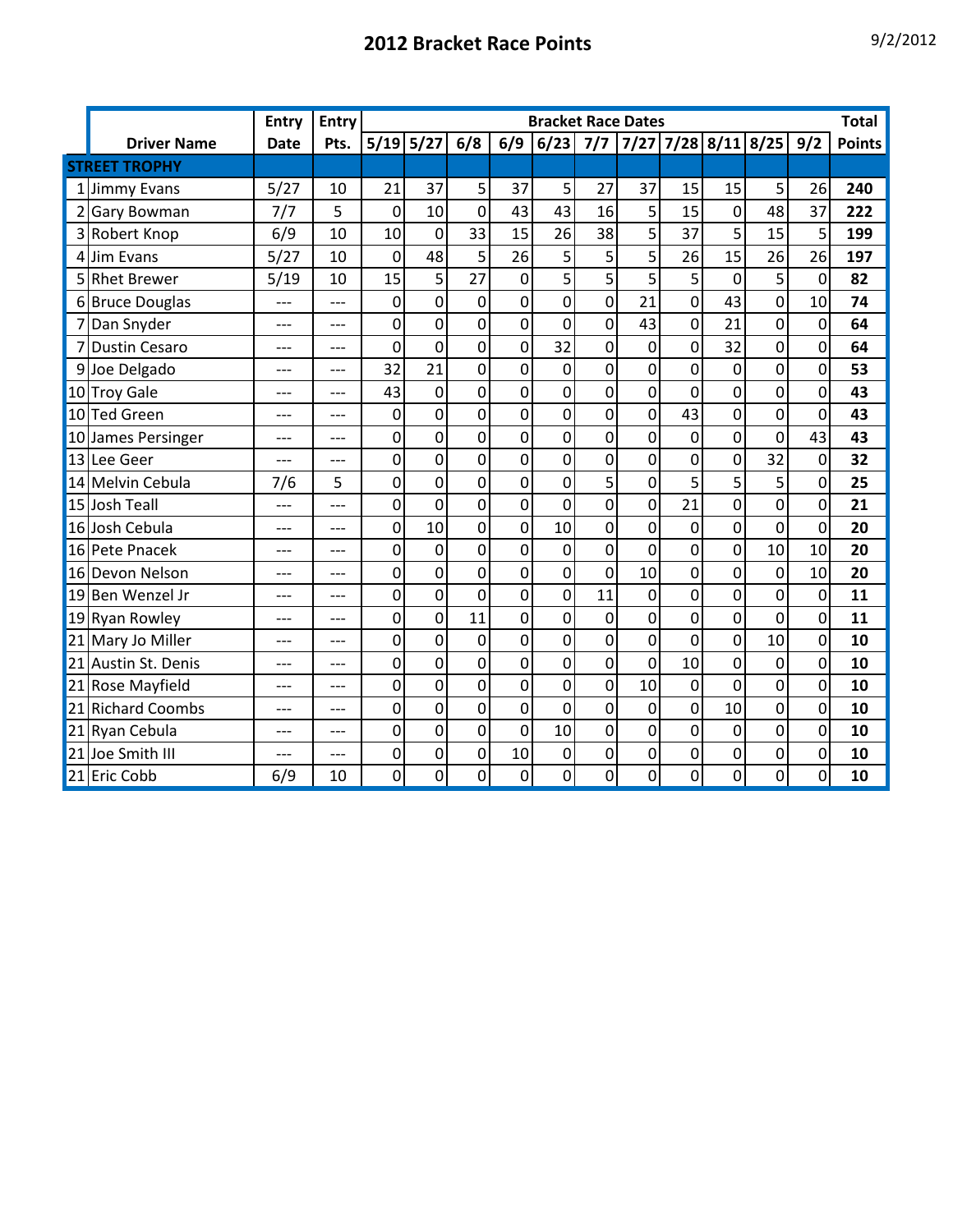|                |                       | <b>Entry</b> | <b>Entry</b> |                  | <b>Bracket Race Dates</b> |                  |                |                  |                  |                  |                  |                  |                         |                  | <b>Total</b>  |
|----------------|-----------------------|--------------|--------------|------------------|---------------------------|------------------|----------------|------------------|------------------|------------------|------------------|------------------|-------------------------|------------------|---------------|
|                | <b>Driver Name</b>    | <b>Date</b>  | Pts.         |                  | $5/19$ $5/27$             | 6/8              | 6/9            | 6/23             |                  |                  |                  |                  | 7/7 7/27 7/28 8/11 8/25 | 9/2              | <b>Points</b> |
|                | <b>BRACKET II</b>     |              |              |                  |                           |                  |                |                  |                  |                  |                  |                  |                         |                  |               |
|                | <b>Scott Green</b>    | 5/19         | 10           | 36               | 5                         | 15               | 47             | 26               | 37               | 46               | 5                | 37               | 15                      | 0                | 279           |
| 2              | Scott Eriksen         | 4/28         | 10           | 47               | 36                        | 5                | 15             | 37               | $\mathbf 0$      | 5                | 35               | 26               | 5                       | 25               | 246           |
| 3              | <b>Bill Fluette</b>   | 5/5          | 10           | 5                | $\mathbf 0$               | 15               | 58             | 5                | 48               | 5                | 15               | 5                | 47                      | 15               | 228           |
|                | 4 Rick Larocque       | 5/5          | 10           | 5                | 58                        | 25               | 5              | 26               | 5                | 15               | 15               | 15               | 15                      | 5                | 199           |
|                | 5 Kevin Huntley       | 5/12         | 10           | 25               | 5                         | 25               | 15             | 48               | 15               | 5                | 15               | 5                | 15                      | 0                | 183           |
| 6 <sup>1</sup> | Gary 'Buck' Howell    | 5/19         | 10           | 25               | 5                         | 15               | 36             | 5                | $\mathbf 0$      | 5                | 35               | 15               | 5                       | 15               | 171           |
| $\overline{7}$ | <b>Bob VandeWater</b> | 5/19         | 10           | 58               | 5                         | 25               | 5              | 15               | 5                | 5                | 5                | 5                | 5                       | 5                | 148           |
| 8              | <b>Klint Bailey</b>   | 5/27         | 10           | 0                | 5                         | 36               | 5              | 5                | 5                | 25               | 15               | 26               | 0                       | 0                | 132           |
| 9              | <b>Phil Gunther</b>   | 5/19         | 10           | 5                | 5                         | 5                | 15             | 5                | 5                | 5                | 5                | 5                | 58                      | 5                | 128           |
|                | 103Js Performance     | 5/19         | 10           | 15               | 5                         | 15               | 5              | 5                | 5                | 5                | 5                | 5                | 5                       | 25               | 105           |
|                | 11 Scott Hoernlein    |              | ---          | $\mathbf 0$      | 0                         | 53               | 20             | $\mathbf{0}$     | 0                | 20               | 10               | 0                | 0                       | $\mathbf 0$      | 103           |
|                | 12 Joe Osga           | 5/19         | 10           | 5                | 25                        | 5                | 5              | 5                | 5                | 5                | 25               | 5                | 5                       | 0                | 100           |
| 13             | <b>Mike Peck</b>      | 5/19         | 10           | 5                | 15                        | 5                | 36             | 5                | $\mathbf 0$      | 5                | 5                | 5                | 0                       | 5                | 96            |
|                | 14 Mike Mayfield      | 5/27         | 10           | $\overline{0}$   | 15                        | 5                | 5              | 5                | $\overline{0}$   | 5                | 5                | $\overline{0}$   | 0                       | 36               | 86            |
|                | 15 Mickey Adams       | ---          |              | 0                | $\mathbf 0$               | 0                | 0              | 0                | $\mathbf 0$      | 63               | 10               | $\mathbf 0$      | 0                       | $\boldsymbol{0}$ | 73            |
| 15             | Jason Mikula          | ---          | ---          | 0                | 0                         | 0                | 0              | 0                | $\mathbf 0$      | 0                | 73               | 0                | 0                       | 0                | 73            |
|                | 15 Jimmy Coe          | ---          |              | 0                | 0                         | 0                | $\mathbf 0$    | 0                | 0                | 10               | 0                | 43               | 20                      | 0                | 73            |
|                | 18 Milo Ayres         | ---          | ---          | 0                | 0                         | 0                | 0              | 0                | $\mathbf 0$      | 52               | 20               | 0                | $\mathbf 0$             | 0                | 72            |
|                | 18 Rich Perdue        | $---$        | ---          | 0                | 0                         | 0                | 0              | 0                | $\mathbf 0$      | 10               | 62               | 0                | 0                       | 0                | 72            |
| 18             | <b>Wood Racing</b>    | $---$        | ---          | 0                | 0                         | 0                | 10             | 10               | 10               | 0                | 0                | 0                | 0                       | 42               | 72            |
| 21             | <b>Bill Reno</b>      | ---          | ---          | 0                | 0                         | $\mathbf 0$      | $\mathbf 0$    | $\overline{0}$   | $\mathbf 0$      | 0                | 51               | $\mathbf 0$      | 20                      | $\mathbf 0$      | 71            |
| 22             | <b>Chad Brintnell</b> | ---          | ---          | 0                | $\mathbf 0$               | 0                | 20             | 0                | $\mathbf 0$      | 30               | 20               | $\mathbf 0$      | $\boldsymbol{0}$        | 0                | 70            |
| 22             | Nolan Blanchard       | 5/19         | 10           | 5                | 15                        | 5                | 5              | 5                | 5                | 5                | 5                | 5                | 5                       | 0                | 70            |
|                | 24 Randy Stokovich    | 6/8          | 10           | $\mathbf 0$      | 0                         | 5                | 5              | 5                | 5                | 25               | 5                | 5                | 0                       | 0                | 65            |
| 25             | <b>Cliff Mardlin</b>  | ---          | ---          | 0                | 0                         | 0                | 0              | 0                | $\mathbf 0$      | 0                | 0                | $\mathbf 0$      | 10                      | 53               | 63            |
|                | 26 Darren McChesney   | $---$        | ---          | 0                | 0                         | 42               | 10             | $\overline{0}$   | $\overline{0}$   | 10               | $\overline{0}$   | $\mathbf 0$      | $\mathbf 0$             | $\overline{0}$   | 62            |
| 27             | <b>Brian Kuta</b>     | ---          | ---          | 0                | 0                         | 0                | 0              | 0                | $\mathbf 0$      | 20               | 40               | 0                | 0                       | 0                | 60            |
|                | 28 Al McChesney       |              |              | $\mathbf 0$      | $\mathbf 0$               | 31               | 10             | 0                | $\boldsymbol{0}$ | $\mathbf 0$      | 10               | $\overline{0}$   | $\overline{0}$          | 0                | 51            |
|                | 28 Corey Mikus        | ---          | ---          | $\overline{0}$   | $\mathbf 0$               | $\mathbf 0$      | $\overline{0}$ | $\mathbf 0$      | $\mathbf 0$      | $\mathbf 0$      | $\mathbf 0$      | 10               | 31                      | 10               | 51            |
|                | 30 Ron Hagar          | ---          | ---          | $\mathbf 0$      | $\pmb{0}$                 | 10               | 20             | $\boldsymbol{0}$ | $\pmb{0}$        | $\mathbf 0$      | 20               | $\boldsymbol{0}$ | $\mathbf 0$             | $\boldsymbol{0}$ | 50            |
|                | 31 Jenn Haugen        | 5/12         | 10           | $\overline{5}$   | 5                         | 5                | 5              | 5                | $\mathbf 0$      | $\overline{5}$   | $\pmb{0}$        | $\overline{0}$   | 5                       | 0                | 45            |
|                | 32 Rob Vandewater     | ---          | ---          | $\mathbf 0$      | 42                        | $\boldsymbol{0}$ | $\mathbf 0$    | $\mathbf 0$      | $\pmb{0}$        | $\mathbf 0$      | $\pmb{0}$        | $\pmb{0}$        | $\pmb{0}$               | 0                | 42            |
|                | 33 David Widmar       | ---          | ---          | $\boldsymbol{0}$ | $\boldsymbol{0}$          | $\boldsymbol{0}$ | 0              | $\mathbf 0$      | $\mathbf 0$      | 41               | $\mathbf 0$      | $\mathbf 0$      | $\pmb{0}$               | 0                | 41            |
|                | 34 Mike Stanton Jr.   | ---          | ---          | $\overline{0}$   | $\boldsymbol{0}$          | $\pmb{0}$        | $\pmb{0}$      | $\pmb{0}$        | $\pmb{0}$        | $\boldsymbol{0}$ | 40               | $\overline{0}$   | $\pmb{0}$               | $\pmb{0}$        | 40            |
|                | 34 Dave McChesney     | ---          | ---          | $\boldsymbol{0}$ | $\boldsymbol{0}$          | 10               | $\pmb{0}$      | $\pmb{0}$        | $\pmb{0}$        | 20               | 10               | $\overline{0}$   | $\pmb{0}$               | $\boldsymbol{0}$ | 40            |
|                | 34 Pat Ney            | $---$        | ---          | $\boldsymbol{0}$ | $\boldsymbol{0}$          | $\pmb{0}$        | 0              | $\boldsymbol{0}$ | $\pmb{0}$        | 20               | 20               | $\overline{0}$   | $\pmb{0}$               | $\mathbf 0$      | 40            |
|                | 34 Mike Dewey         | ---          | ---          | $\pmb{0}$        | $\boldsymbol{0}$          | $\boldsymbol{0}$ | $\mathbf 0$    | $\boldsymbol{0}$ | $\pmb{0}$        | $\mathbf 0$      | 30               | $\overline{0}$   | $\pmb{0}$               | 0                | 30            |
|                | 34 Bill Heiges        | ---          | ---          | $\mathbf 0$      | $\pmb{0}$                 | $\mathbf 0$      | $\mathbf 0$    | $\mathbf 0$      | $\mathbf 0$      | $\mathbf 0$      | 30               | $\overline{0}$   | $\pmb{0}$               | $\mathbf 0$      | 30            |
| 34             | Chris Roth            | ---          | ---          | $\mathbf 0$      | $\boldsymbol{0}$          | $\boldsymbol{0}$ | 0              | 0                | $\pmb{0}$        | 30 <sup>°</sup>  | $\boldsymbol{0}$ | $\boldsymbol{0}$ | $\pmb{0}$               | 0                | 30            |
|                | 34 Ken Hansen         | ---          | ---          | $\boldsymbol{0}$ | $\boldsymbol{0}$          | $\boldsymbol{0}$ | $\mathbf 0$    | $\boldsymbol{0}$ | $\pmb{0}$        | 30 <sup>°</sup>  | $\mathbf 0$      | $\boldsymbol{0}$ | $\pmb{0}$               | 0                | 30            |
|                | 34 Rick Mitchell      | ---          | ---          | $\pmb{0}$        | $\pmb{0}$                 | $\pmb{0}$        | 10             | $\pmb{0}$        | $\pmb{0}$        | 20               | $\mathbf 0$      | $\overline{0}$   | $\pmb{0}$               | 0                | 30            |
|                | 34 Roger Reed         | ---          | ---          | $\pmb{0}$        | $\boldsymbol{0}$          | $\boldsymbol{0}$ | $\mathbf 0$    | $\boldsymbol{0}$ | $\pmb{0}$        | 10               | 20               | $\overline{0}$   | $\pmb{0}$               | 0                | 30            |
|                | 34 Gary Williams      | ---          | ---          | $\mathbf 0$      | $\mathbf 0$               | $\boldsymbol{0}$ | $\mathbf 0$    | $\mathbf 0$      | $\mathbf 0$      | 10               | 20               | $\overline{0}$   | $\pmb{0}$               | 0                | 30            |
|                | 44 Rick Letts         | ---          | ---          | $\pmb{0}$        | $\pmb{0}$                 | 0                | 0              | 0                | 21               | $\pmb{0}$        | 0                | $\mathbf 0$      | 0                       | 0                | 21            |
|                | 45 Dan Gorby          | ---          | ---          | $\pmb{0}$        | $\pmb{0}$                 | $\pmb{0}$        | $\mathbf 0$    | $\boldsymbol{0}$ | $\pmb{0}$        | $\overline{0}$   | 20               | $\overline{0}$   | $\pmb{0}$               | $\boldsymbol{0}$ | 20            |
|                | 45 Dale Bannick       | ---          | ---          | $\overline{0}$   | $\overline{0}$            | $\pmb{0}$        | $\mathbf 0$    | $\boldsymbol{0}$ | $\pmb{0}$        | $\mathbf 0$      | 20               | 0                | $\pmb{0}$               | $\boldsymbol{0}$ | 20            |